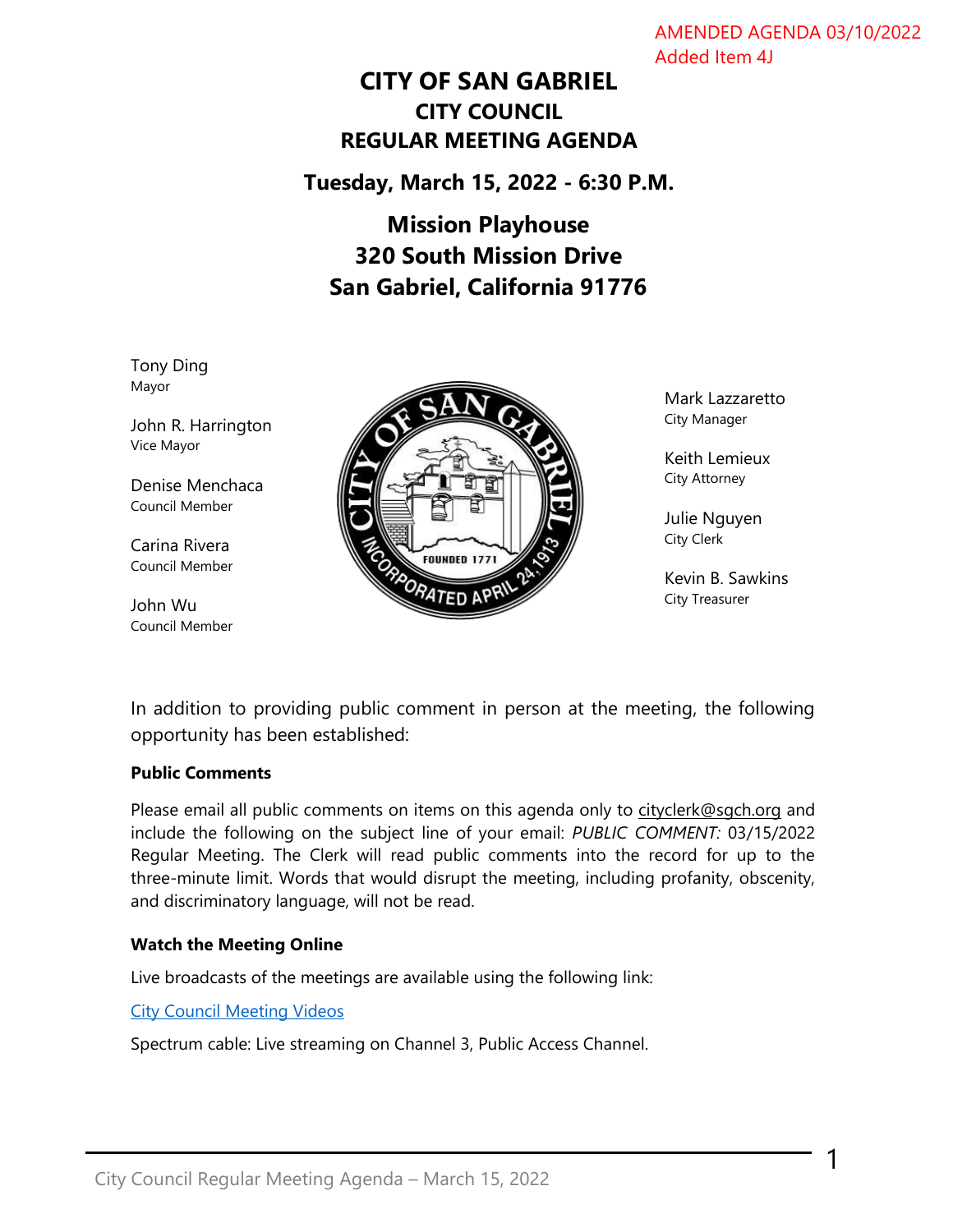# **City Council Regular Meeting Agenda Tuesday, March 15, 2022**

- **CALL TO ORDER**
- **PLEDGE OF ALLEGIANCE LED BY:** Council Member Menchaca
- **ROLL CALL:** Mayor Ding, Vice Mayor Harrington, Council Members Menchaca, Rivera, Wu

#### **1. APPROVAL OF AGENDA ORDER**

**2. PRESENTATION**

### **A. OATH OF OFFICE FOR NEW MAYOR AND VICE MAYOR**

#### **3. PUBLIC COMMENT**

### **4. CONSENT CALENDAR**

All items listed under the Consent Calendar are considered routine and recommendations will be approved in one motion unless a member of the City Council or audience requests separate discussion.

# **A. APPROVAL OF MINUTES**

The minutes are a record of the official actions taken at the City Council meeting.

- 1. [Minutes of the City Council Special](https://www.sangabrielcity.com/DocumentCenter/View/16222/Item-4A1---2022-03-01-Minutes---Special) Meeting of March 1, 2022.
- 2. [Minutes of the City Council Regular Meeting of March 1, 2022.](https://www.sangabrielcity.com/DocumentCenter/View/16223/Item-4A2---2022-03-01-Minutes---Regular)

Recommended Action: Approval.

#### **B. [MATERIAL DEMANDS](https://www.sangabrielcity.com/DocumentCenter/View/16224/Item-4B---MaterialDemands)**

The most recent Material Demands from the Finance Department are presented to the City Council for review and approval.

#### Recommended Action:

Staff recommends that the City Council approve Material Demands as presented.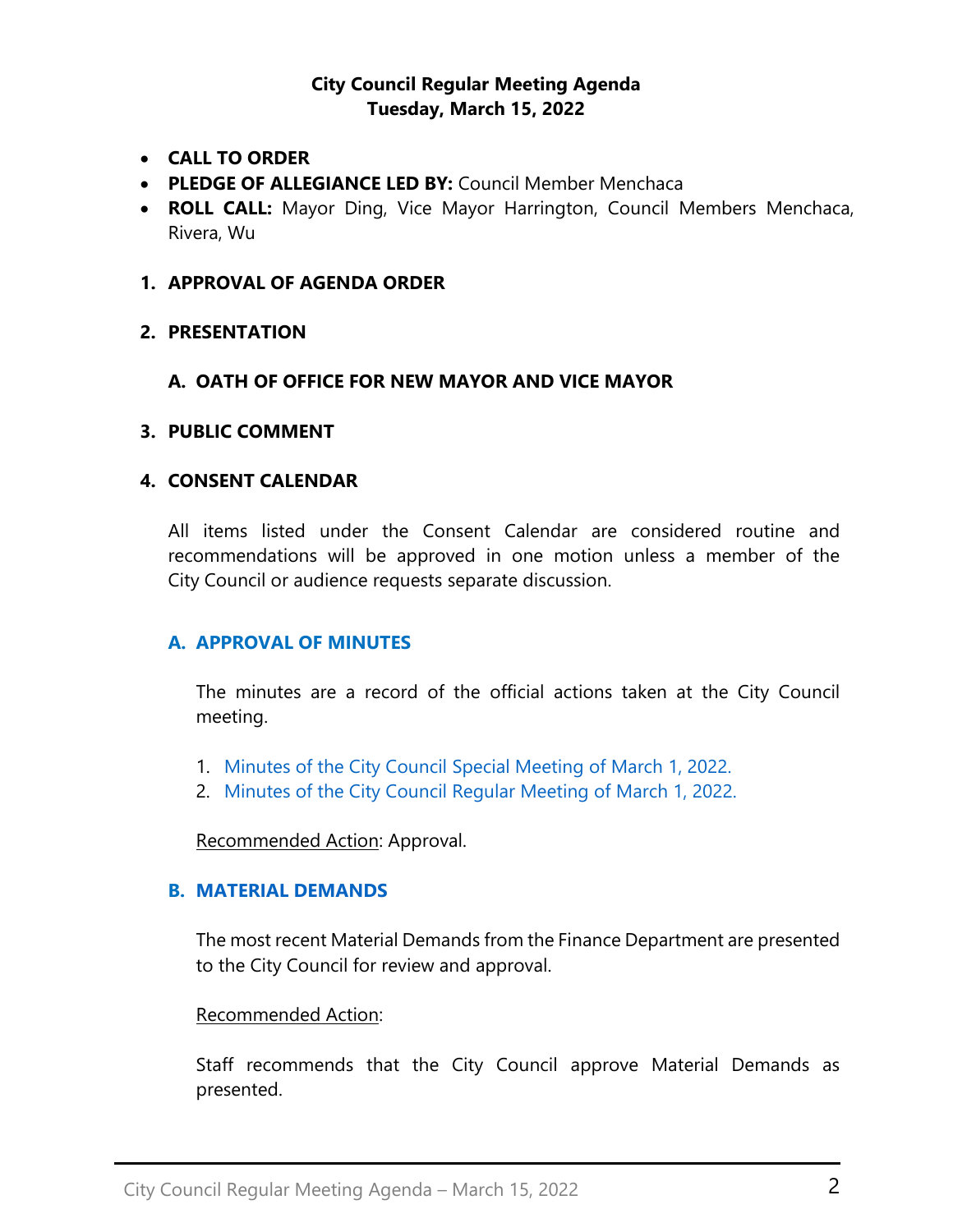## **C. [CASH AND INVESTMENT REPORT](https://www.sangabrielcity.com/DocumentCenter/View/16216/Item-4C---Cash-and-Investment-Report---Feb-2022) – FEBRUARY 2022**

In accordance with the City of San Gabriel's 2021-22 Adopted Investment Policy (Resolution No. 21-30 dated July 20, 2021) and California Government Code Section 53646, the Finance Director is to render an investment report to the City Council, City Treasurer, City Manager, and the City Attorney. The February 2022 Cash and Investment Report is presented to receive and file in accordance with the City's adopted 2021-22 Investment Policy.

## Recommended Action:

Staff recommends that the City Council receive and file the Cash and Investment Report for February 2022.

# **D. [MONTHLY BUDGET UPDATE](https://www.sangabrielcity.com/DocumentCenter/View/16217/Item-4D---Monthly-Budget-Update---Feb-2022) – FEBRUARY 2022**

This report provides the monthly budget update for the City's General Fund and Mission Playhouse as of February 28, 2022. The monthly budget update incorporates the actual revenue and expenditures that have occurred through February 28, 2022, and projects the financial results for the year ending on June 30, 2022.

#### Recommended Action:

Staff recommends that the City Council receive and file the report.

# **E. [HUMAN, EQUITY, ACCESS AND RELATIONS \(HEAR\) COMMISSION 2022](https://www.sangabrielcity.com/DocumentCenter/View/16218/Item-4E---HEAR-Commission-2021-22-Annual-Workplan)  [ANNUAL WORKPLAN](https://www.sangabrielcity.com/DocumentCenter/View/16218/Item-4E---HEAR-Commission-2021-22-Annual-Workplan)**

This is the Annual Workplan developed by the Human, Equity, Access, and Relations (HEAR) Commission and is intended for the 2022 calendar year. The Commissioners have had open and constructive dialogue to develop a plan that best fits in alignment with the goals and scope of the HEAR Commission as well as the City of San Gabriel's Mission.

#### Recommended Action:

Staff recommends that the City Council review and approve the Human, Equity, Access, and Relations (HEAR) Commission's Annual Workplan, as presented for the 2022 calendar year.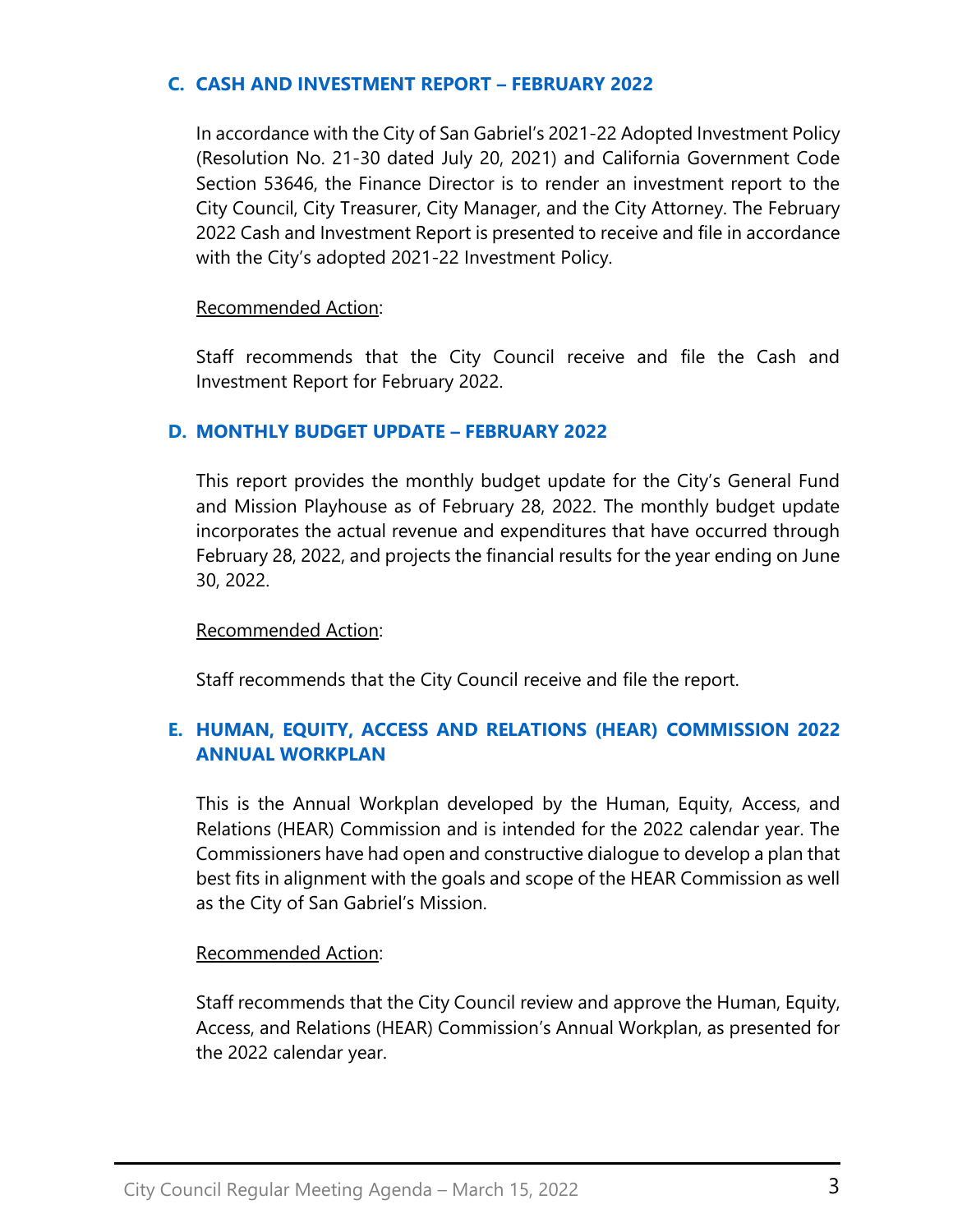# **F. [2021 GENERAL PLAN IMPLEMENTATION ANNUAL PROGRESS REPORT](https://www.sangabrielcity.com/DocumentCenter/View/16219/Item-4F---2021-General-Plan-Implementation-Annual-Progress-Report---Jan-2021-to-Dec-2021) – [JANUARY 2021 TO DECEMBER 2021](https://www.sangabrielcity.com/DocumentCenter/View/16219/Item-4F---2021-General-Plan-Implementation-Annual-Progress-Report---Jan-2021-to-Dec-2021)**

As required by Government Code Section 65400(a)(2), the Planning Division is required to provide an annual report each April to the City Council, and the State Governor's Office of Planning and Research (OPR) regarding the status of the General Plan and its implementation progress. The Planning Commission reviewed the attached information at their February 14, 2022 meeting, affirmed the information in this report and recommended it be forwarded to the City Council.

# Recommended Action:

Staff recommends that the City Council receive and file the information contained in this staff report and direct staff to submit the report to the Office of Planning and Research (OPR) and State Department of Housing and Community Development (HCD).

# **G. [GENERAL PLAN HOUSING ELEMENT ANNUAL PROGRESS REPORT FOR](https://www.sangabrielcity.com/DocumentCenter/View/16220/Item-4G---General-Plan-Housing-Element-Annual-Progress-Report-for-2021-Calendar-Year)  [THE 2021 CALENDAR YEAR](https://www.sangabrielcity.com/DocumentCenter/View/16220/Item-4G---General-Plan-Housing-Element-Annual-Progress-Report-for-2021-Calendar-Year)**

As required by Government Code Section 65400(b), the Planning Division is required to provide an annual report to the California Department of Housing and Community Development (HCD) and to the Governor's Office of Planning and Research (OPR) regarding the implementation of the General Plan's Housing Element and how the City is meeting the regional housing needs for the community.

The General Plan Annual Progress Report (APR) is an important tool to facilitate the implementation of the Housing Element and in tracking and monitoring the City's progress in addressing the regional housing needs allocation (RHNA), including the number of housing units permitted by income level, the status of programs in the Housing Element, and efforts to remove governmental constraints.

# Recommended Action:

Staff recommends that the City Council receive and file the information contained in this staff report and direct staff to submit the housing report to the State Department of Housing and Community Development (HCD).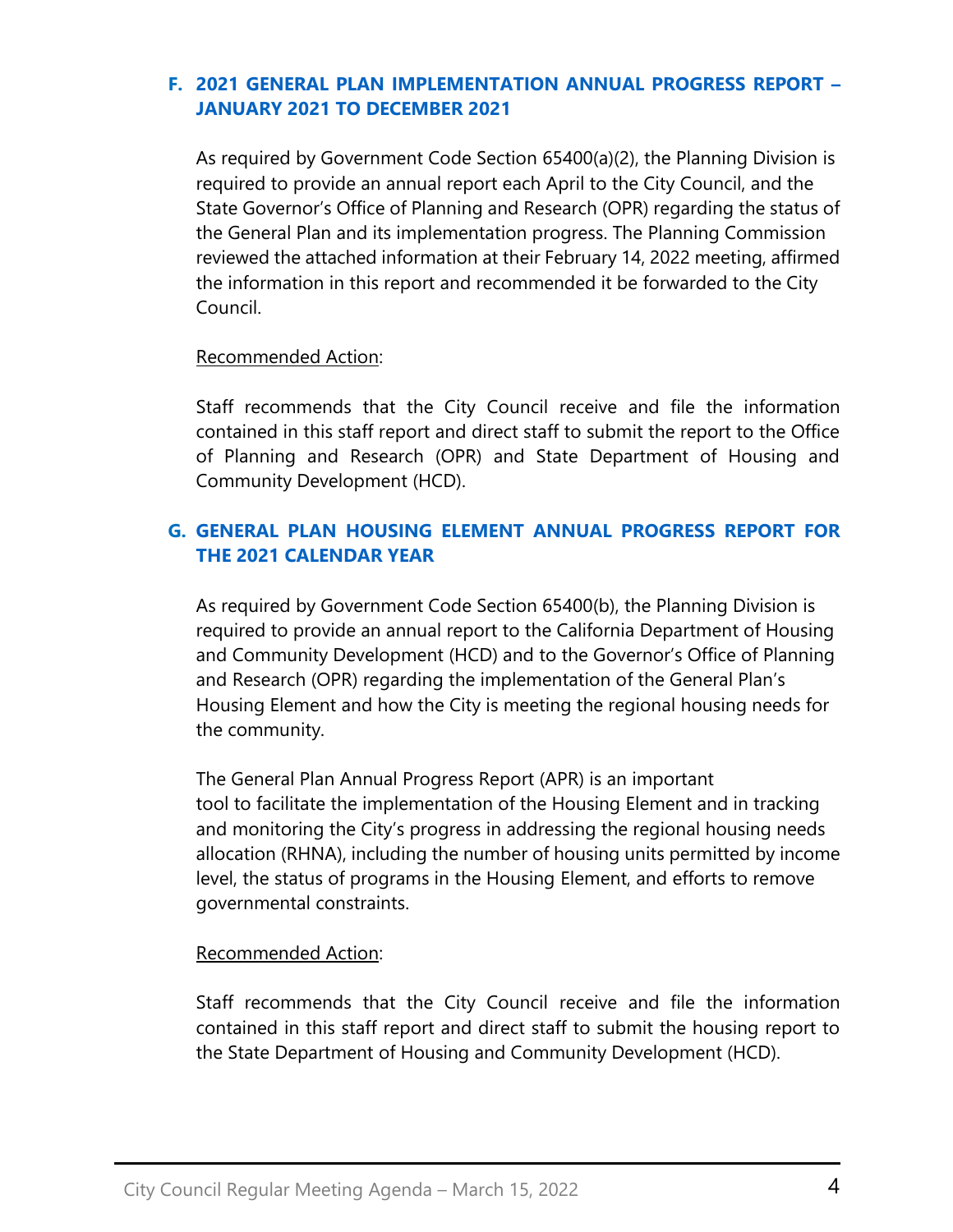# **H. [PROFESSIONAL SERVICES AGREEMENT WITH LAN WAN ENTERPRISE AND](https://www.sangabrielcity.com/DocumentCenter/View/16225/Item-4H---Professional-Services-Agreement-for-IT-Support-Services-RFP-21-10)  SDI PRESENCE, LLC [FOR INFORMATION TECHNOLOGY SUPPORT SERVICES](https://www.sangabrielcity.com/DocumentCenter/View/16225/Item-4H---Professional-Services-Agreement-for-IT-Support-Services-RFP-21-10)  [\(RFP 21-10\)](https://www.sangabrielcity.com/DocumentCenter/View/16225/Item-4H---Professional-Services-Agreement-for-IT-Support-Services-RFP-21-10)**

In January 2022, the City issued a request for proposals (RFP) for information technology (IT) support services. The RFP resulted in responses from nine IT firms. The proposals were evaluated, and six firms were interviewed. Staff is presenting, for Council's consideration, professional services agreements with two of the firms to provide as-needed, supplemental information technology services. Approved budgeted funds for the IT consultant services will be used to pay for any services provided. The services are on an as-needed basis, and the fiscal impact will be dependent on the utilization of the consultants.

### Recommended Action:

Staff recommends that the City Council authorize the City Manager to execute Professional Services Agreements with Lan Wan Enterprises and SDI Presence, Limited Liability Corporation.

# **I. [APPROVAL OF A PROFESSIONAL SERVICES AGREEMENT](https://www.sangabrielcity.com/DocumentCenter/View/16221/Item-4I---Professional-Services-Agreement-for-Financial-Advisory-Services-RFP-22-01) WITH URBAN [FUTURES, INCORPORATED FOR FINANCIAL ADVISORY SERVICES \(RFP 22-](https://www.sangabrielcity.com/DocumentCenter/View/16221/Item-4I---Professional-Services-Agreement-for-Financial-Advisory-Services-RFP-22-01) [01\)](https://www.sangabrielcity.com/DocumentCenter/View/16221/Item-4I---Professional-Services-Agreement-for-Financial-Advisory-Services-RFP-22-01)**

In January 2022, the City issued a request for proposal (RFP) for financial advisory services to assist the City with capital-financing and debt-issuance activity. The RFP resulted in responses from three financial-advisory firms. Based on a review of the proposals, staff is recommending the City enter into a Professional Services Agreement for financial-advisory services with Urban Futures, Incorporated.

#### Recommended Action:

Staff recommends that the City Council authorize the City Manager to execute a Professional Services Agreement with Urban Futures, Incorporated based on their proven track record as a municipal-financial advisor, experience working with cities like San Gabriel, and familiarity with the PTO-backed debt obligations.

# **J. [APPROVAL OF A PROFESSIONAL SERVICES AGREEMENT WITH ALESHIRE](https://www.sangabrielcity.com/DocumentCenter/View/16231/Item-4J---Approval-of-a-Professional-Services-Agreement-with-Aleshire-and-Wynder-for-Legal-Services)  [& WYNDER FOR LEGAL SERVICES](https://www.sangabrielcity.com/DocumentCenter/View/16231/Item-4J---Approval-of-a-Professional-Services-Agreement-with-Aleshire-and-Wynder-for-Legal-Services)**

The City currently employs Mr. Keith Lemieux of the law firm of Olivarez Madruga Lemieux O'Neill ("OMLO") to serve as the City Attorney. Mr. Lemieux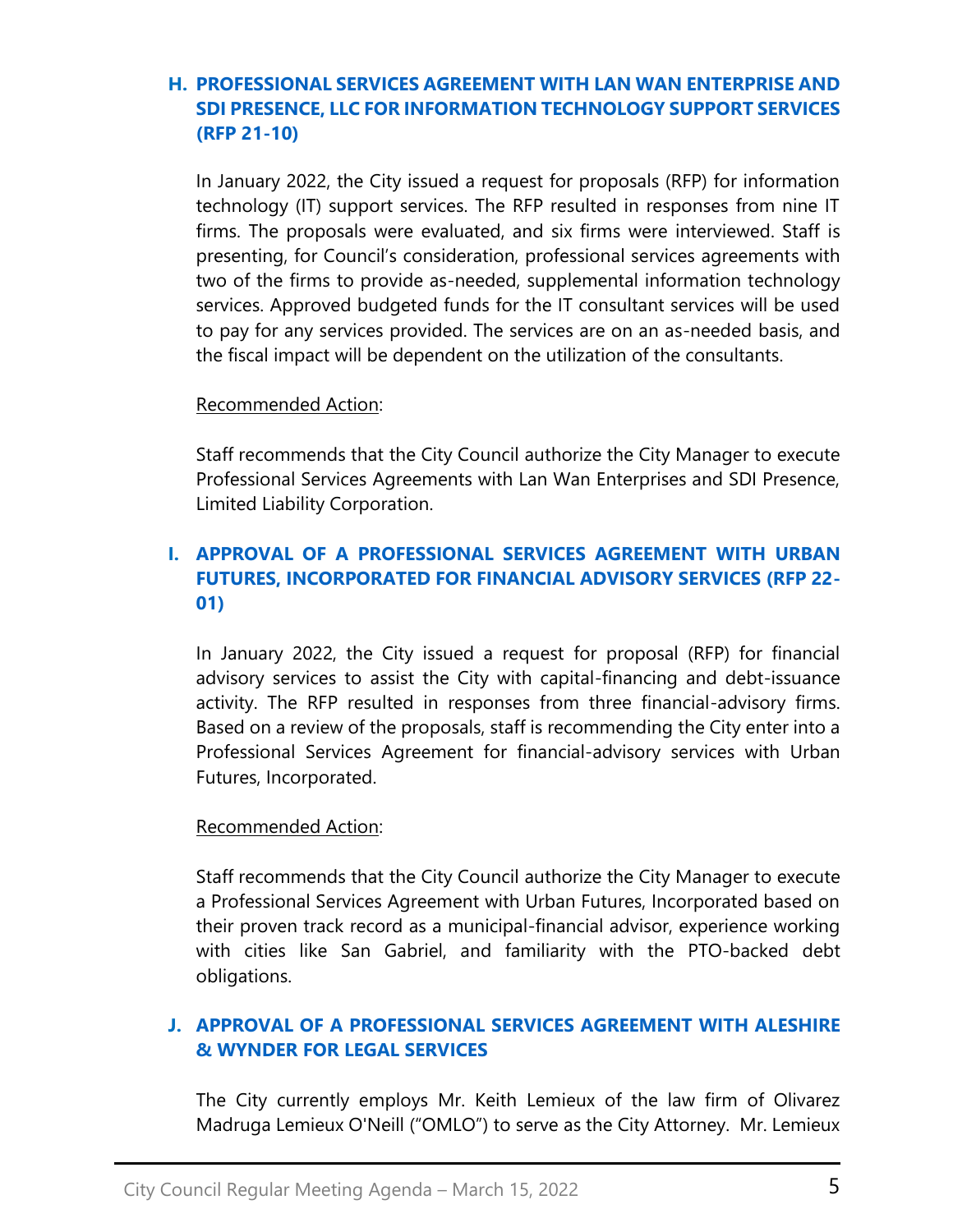has recently announced that he and his partner Steve O'Neill will be leaving OMLO to join a new law firm, Aleshire and Wynder. ("A&W") The City desires to keep Mr. Lemieux as the City Attorney. This will require the City to enter a new contract for legal services with A&W. The new agreement will not increase the cost of legal services. Accordingly, staff recommends approval of this professional services agreement.

## Recommended Action:

As the City Council and staff are satisfied with the performance of Mr. Keith Lemieux, staff recommends that the City Council authorize the City Manager to execute a professional services agreement with Aleshire and Wynder.

- **5. PUBLIC HEARING** None.
- **6. CONTINUED BUSINESS**  None.
- **7. NEW BUSINESS** None.
- **8. PUBLIC COMMENT**

### **9. CITY MANAGER'S REPORT**

# **10. COUNCIL COMMENTS AND CONFERENCE/MEETING REPORTS**

Each Council Member may address the City Council and public on matters of general information and/or concern. This is also the time for Council Members to report on conferences and/or meetings they have attended.

#### **11. CLOSED SESSION** – None.

# **12. ADJOURNMENT**

The next regular City Council meeting will be held on Tuesday, April 5, 2022 at 6:30 P.M. Information regarding matters to be considered at each meeting will be available on the Friday before the City Council Meeting on the City's website at [www.sangabrielcity.com.](http://www.sangabrielcity.com/)